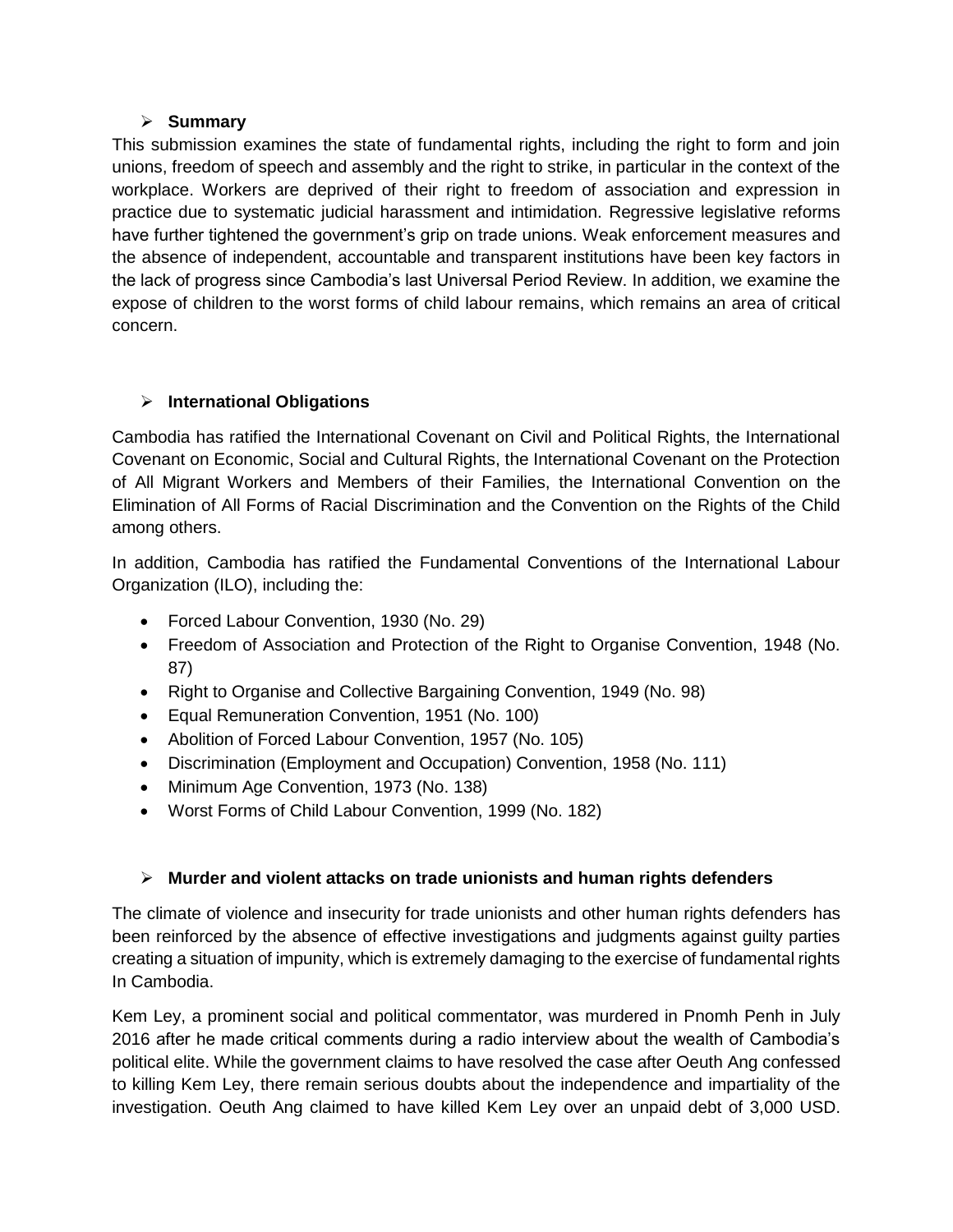However, evidence of the debt was never produced, nor was any relationship between the two men established. Police and prosecutors did not investigate any other suspects or accomplices, despite evidence indicating their existence, and the lack of any motive for the killing.

In January 2014, security forces violently attacked a protest over the payment of minimum wages killing six persons. The government claims that, it established three investigative Committees, including the Veng Sreng Road Violance Fact-Finding Commission, which completed their work two years ago. However, the findings of these Committees have never been shared with the public or the concerned trade unions. Furthermore, the government has been unable to point at any measures taken as the result of these investigations.

There is still no investigation and prosecution with respect to the murder of Chea Vichea, Ros Sovannarith and Hy Vuthy, all former leaders of the Free Trade Union of the Workers of the Kingdom of Cambodia.

### **Judicial harassment**

Instead of focusing its efforts at prosecuting the violent acts above, public authorities have actively targeted trade unionists and other human rights defenders for criminal charges in retaliation for their legitimate exercise of fundamental rights. Judicial authorities consistently prosecute activists for alleged criminal defamation and insult under the Penal Code of 2009 with a view to silence and intimidate them. Most importantly, there is no guarantee of due process rights when workers and activists become the target malicious prosecution.

The heightened criminalisation of trade union activities and actions of political opponents received the mention of the United Nations Special Rapporteur on the situation of human rights in Cambodia who warned that the criminal punishment of activists may create an atmosphere of fear and intimidation that could negatively affect the right to freedom of expression, leading to selfcensorship.

The Cambodian Labour Confederation (CLC) alone counts at least 25 leaders and members, imprisoned or threatened with criminal punishment for expressing their views on problematic social and economic policies of the government.

Since the last national election in 2014, there have been 61 instances of trade unionists taken to court by both employers and public authorities for alleged criminal offences related to defamation, incitement, intentional violence and damage, aggravating circumstances or causing traffic blocks in response to protest actions.

In February 2016, two union leaders were prosecuted for damaging company property during a legitimate strike calling for improved working conditions. The allegations were not backed by any evidence. In the same month, drivers from the Cambodian Transport Workers Federation (CTWF) were protesting the dismissal of 45 employees who had been dismissed for attempting to form a union. The employer-backed Cambodia Confederation Development Association (CCDA) organised a counter protest allowed by the authorities. The CCDA demonstrators violently attacked and beat the CTWF workers with sticks and metal bars. Fourteen people were injured. Two bus drivers in the CTWF and the Cambodian Informal Workers Association, the first group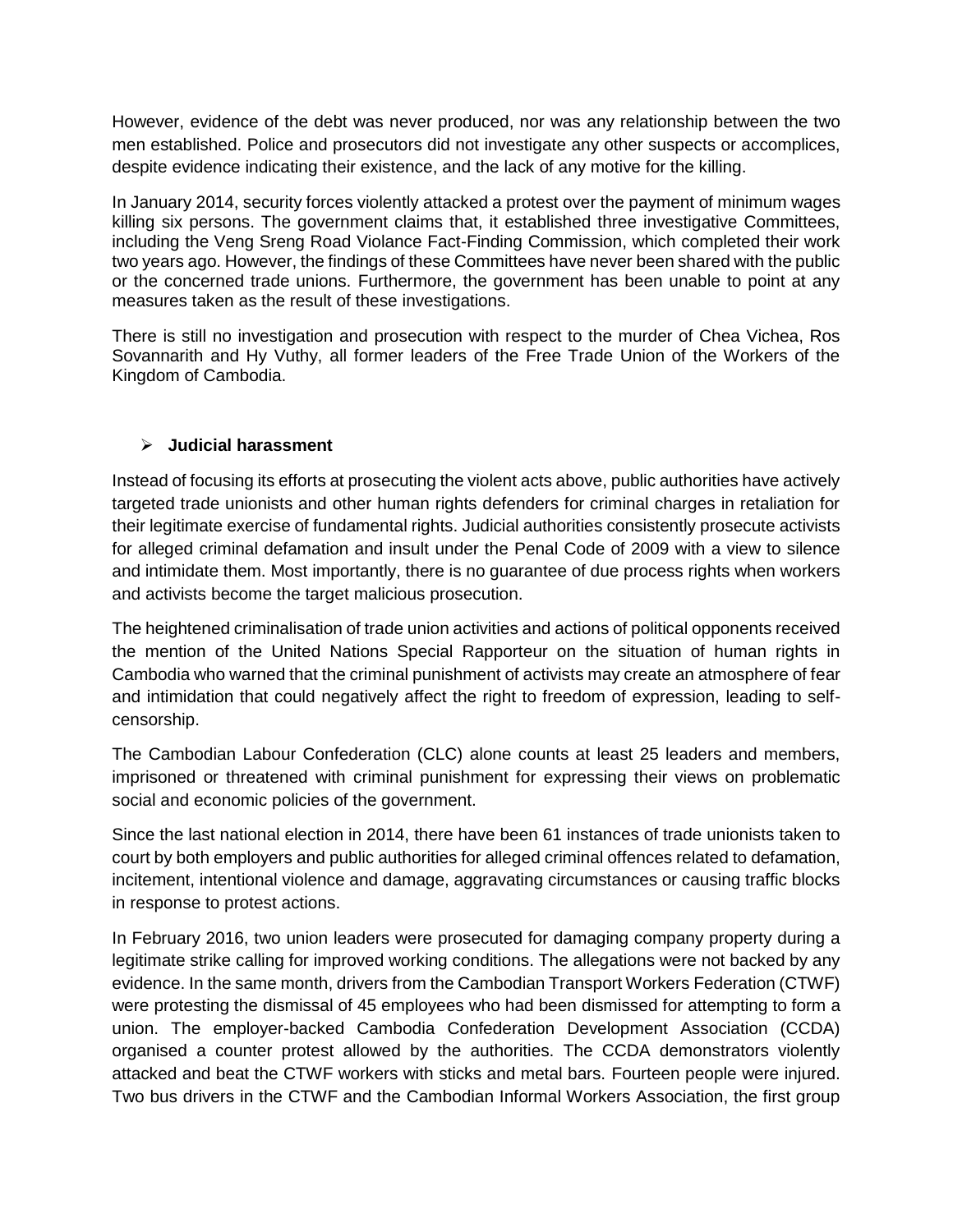to announce their protest, were arrested and charged with aggravated intentional violence and obstructing traffic. The counter protesters were not charged.

The two accused drivers filed a legal action against two members of the CCDA for provoking and perpetrating aggravated violence among others. The courts permitted and heard a counter-claim of criminal defamation against the accused drivers. The drivers were sentenced to six months imprisonment with a one million riel fine each.

On the same day of the protest mentioned above, Ath Thorn, President of the CLC, Sok Chhun Oeung, President of the Cambodian Informal Workers Association and the Secretary of the CTWF, Eang Kim Hun were charged with criminal offences. The charges were filed subsequent to a visit of Prime Minister Hun Sen to the garment factories during which he openly threatened Ath Thorn and Rong Chun in order to prevent mass protest actions within the garment factories ahead of the elections. Trade union leaders were warned against organising political protests in support of the arbitrarily dissolved Cambodia National Rescue Party.

#### **Freedom of association, right to peaceful assembly and right to strike**

While the Constitution grants the right to freedom of association, the right to peaceful assembly and the right to strike, the Government of Cambodia has failed in its duty to uphold these rights in practice. Many attempts by workers to freely assemble and to publicly and peacefully express their views have been met with bans, and stoppages. Security forces frequently employ disproportionate and excessive force in order to crush peaceful assemblies.

In January 2018, 588 workers were dismissed from a garment factory in Takhmao town in Kandal province of Cambodia for having taken strike action. Workers went on strike after their employer retained their wages for over one year. Moreover, there are reports of workers fainting on the factory floor in garment factories due to the inadequate health and safety measures undertaken by their employer. Despite their justified grievances and the legitimacy of the strike action, the court ordered to end their strike without addressing any of the grounds brought forward by the workers. It is no wonder that the failure of the government to perform its duty to protect workers has emboldened the employer to sue the Coalition of Cambodia Apparel Workers' Democratic Union for the protests.

In June 2017, ten union leaders of the Independent Collective Union Movement of Workers (CUMW) were suspended for seven months in Phnom Penh's Por Sen Chey district for protesting the refusal of their employers to grant them reasonable time to travel to their villages and other towns to exercise their right to vote in the communal elections. Though, in this case, the government intervened to lift the suspensions, the incident reveals an intolerance for the reasonable exercise of workers' rights and the need for the government to create capable and independent state institutions for the protection of human and labour rights. Moreover, civil society, including trade unions, were prevented from monitoring the elections because their umbrella association, Situation Room, was considered as "political" under the 2015 Law on Associations and Non-Governmental Organizations (LANGO).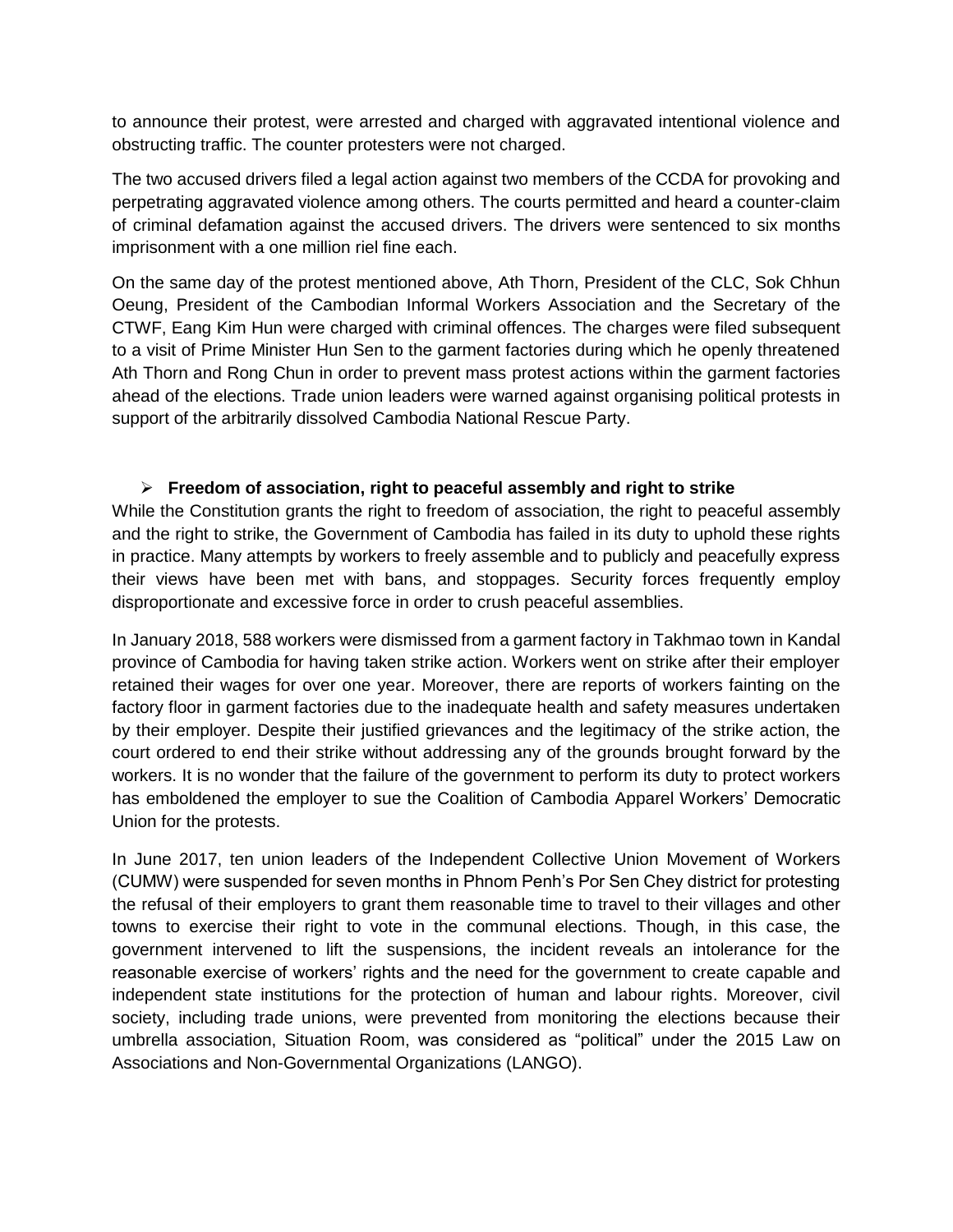In May 2017, the Phnom Penh authorities banned a coalition of independent trade unions representing many of the garment sector's 700,000 workers from holding a march to celebrate International Workers' Day and hand over a petition to the National Assembly. Instead, unions were told they could commemorate the day at their offices or at private venues. The holding of public meetings and the voicing of demands of a social and economic nature on the occasion of May Day are traditional forms of trade union action. The ILO Committee on Freedom of Association highlighted that trade unions should have the right to organise freely whatever meetings they wish to celebrate on May Day.

Security forces injured at least one union official as they violently broke up a demonstration by opponents of the controversial new Trade Union Law on 4 April 2016 as it was being debated in the parliament. Security guards were brought in to disperse unionised workers protesting against the controversial draft trade union law. Trade union members, human rights organisations and workers' rights groups were pushed, shoved and in some instances beaten by the security guards after the demonstrators started chanting slogans against the draft law as it was due to be voted in the National Assembly. Yang Sophorn, a prominent union leader and president of the Cambodian Alliance of Trade Unions, was one of the protesters shoved to the ground, while Suth Chet, a member of Collective Union of Movement of Workers, was punched in the face by one guard while being restrained by several others, and sustained an injury to his left eye.

### **Regressive legislative reforms**

Legal reforms undertaken since 2014 have come under heavy criticism from the ILO supervisory bodies and the UN Special Rapporteur on the situation of human rights in Cambodia, who made it clear that *laws are unfortunately not systematically reviewed by legislators for compliance with human rights*.

The new Trade Union Law was passed in April 2016. The law arbitrarily excludes several categories of workers from its coverage such as workers in banking, healthcare, teachers, civil servants and informal workers. It unreasonably restricts the right to strike by imposing excessive and unjustified pre-requisites and gives the government the authority to interfere in internal trade union affairs without justification or judicial oversight. New burdensome and intrusive registration requirements have made it even more difficult for workers to set up trade unions without being subjected to an arbitrary authorisation procedure. Currently, at least 61 trade union registration applications remain pending due to the onerous registration requirements as well as arbitrary delays. The law prevents minority unions with less than one-third of workers from entering into collective agreements and bars unregistered unions from operating.

Federations are no longer allowed to represent their members in collective disputes, which has significantly hampered workers' access to justice. Complaints before the Arbitration Council have dropped from a monthly average of 30 cases to six. In this regard, the ILO CEACR urged the government to ensure that trade unions are not deprived of the essential means to defend the occupational interests of their members, such as making representations on their behalf and representing them in grievances.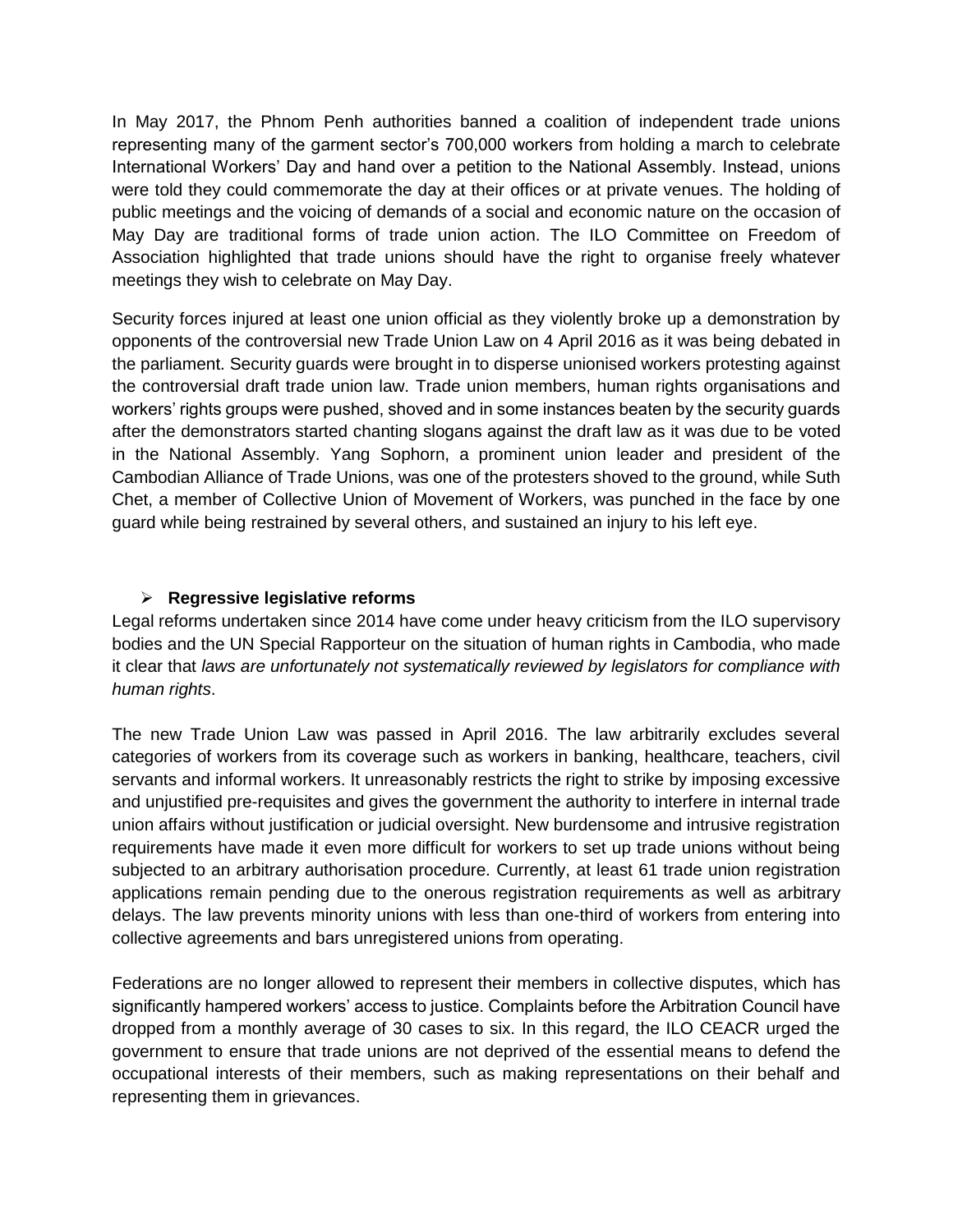Moreover, four different subsidiary legislation (*prakas*) have been proposed in order to guide the implementation of the Trade Union Law. The drafts reveal serious attempts by the government to interfere in trade union administration with very intrusive regulations on trade union financial reporting, operation of shop stewards and procedures for payment of membership dues.

The LANGO places heavy restrictions on the exercise of the right to freedom of assembly and unreasonably limits its effective exercise in practice. The law requires trade unions not only to request the authorisation of protests, demonstrations, marches but also trainings and other meetings. Most peaceful demonstrations require five days' notice, while impromptu gatherings require a 12-hour notice. As expected, requests for protests have rarely been granted. It has been revealed that more than 60 requests have been struck down in the period from April 2016 to March 2017. Moreover, the LANGO imposes an obligation of "neutrality towards political parties." The Ministry of Interior has the authority to deregister a trade union on this basis. Depriving workers of representation based on such a broad and general term, which may be prone to abuse in practice, is extremely problematic and contrary to the principles of freedom of association.

The government has also introduced a Draft Minimum Wage Law. This draft law is yet to be passed by the National Assembly. It proposes to prohibit the dissemination of research into wages, unless it has been formally submitted to the Minimum Wage Council within a tight deadline of 15 days. This restriction would apply to all citizens including trade unions and seriously affect their ability to campaign for fair wages. Academic researches may also lose their freedom to conduct research in the area, which is beneficial for society as a whole. The proposed article 26 prohibits any objection to the agreed minimum wage. Moreover, the draft provides for heavy and disproportionate administrative fines with no explicit right of appeal. If passed, this law may criminalise the exercise of academic freedoms and the core activities of trade unions during minimum wage negotiations.

#### **Prohibition of Child Labour and Trafficking**

The abuse of the rights of children in Cambodia remains a major problem. Statistical surveys carried out by the government (Cambodia Labour Force and Child Labour Survey) demonstrate that there are at least 755,245 economically active children in Cambodia. At least 55.1 per cent of these children are engaged in hazardous labour, including child prostitution. Young girls frequently become victims of rape and torture during their employment in brothels, beer gardens and massage parlours. It has been revealed that public authorities are often unable to target major offenders and kingpins due to their alleged ties to certain government officials.

The incidence of children as domestic workers remains prevalent. The ILO CEACR noted that the exclusion of domestic workers from the labour laws would have a devastating effect on the protection of children in domestic work. Primarily, girls between the ages of 7 and 17 work as domestic servants in third party homes where they are exposed to the risk of hazardous work. The ILO estimates that about one in nine households employ children with little or no pay or opportunity to go to school. These are mainly children from poor backgrounds who are denied